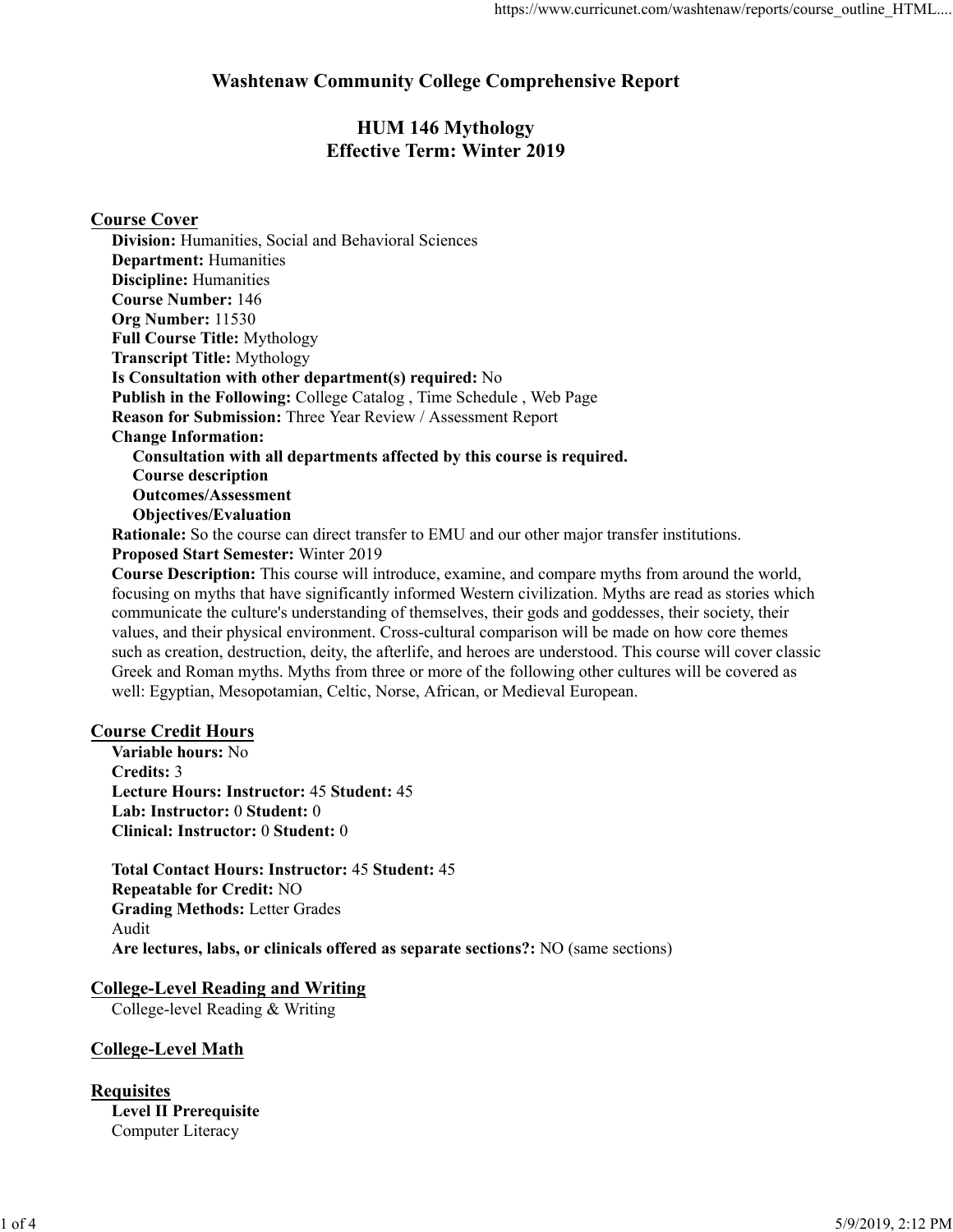#### **General Education MACRAO MACRAO** Humanities **General Education Area 6 - Arts and Humanities** Assoc in Applied Sci - Area 6 Assoc in Science - Area 6 Assoc in Arts - Area 6 **Michigan Transfer Agreement - MTA MTA Humanities**

#### **Request Course Transfer**

#### **Proposed For:**

Central Michigan University College for Creative Studies Eastern Michigan University Ferris State University **Grand Valley State University** Jackson Community College Kendall School of Design (Ferris) Lawrence Tech Michigan State University Oakland University University of Detroit - Mercy University of Michigan Wayne State University Western Michigan University Other : This course should transfer to any 2-or 4-year institution as religion, classics, literature, humanities, or general election credit.

#### **Student Learning Outcomes**

1. Recognize the major myths and identify their significance.

#### **Assessment 1**

Assessment Tool: Departmentally-developed true-false questions embedded as a quiz or assignment Assessment Date: Fall 2020 Assessment Cycle: Every Three Years Course section(s)/other population: All Number students to be assessed: Random sample of 50% of all students with a minimum of one full section How the assessment will be scored: Departmentally-developed answer key Standard of success to be used for this assessment: 75% of students will score 70% or higher Who will score and analyze the data: Department faculty

2. Identify the central themes, motifs, symbols, major figures, archetypes, values, and concepts raised in the myths and define within their cultural context.

#### **Assessment 1**

Assessment Tool: Departmentally-developed multiple choice questions embedded as quiz(es) or  $assignment(s)$ . Assessment Date: Fall 2020 Assessment Cycle: Every Three Years Course section(s)/other population: All Number students to be assessed: Random sample of 50% of all students with a minimum of one full section How the assessment will be scored: Departmentally-developed answer key Standard of success to be used for this assessment: 75% of students will score 70% or higher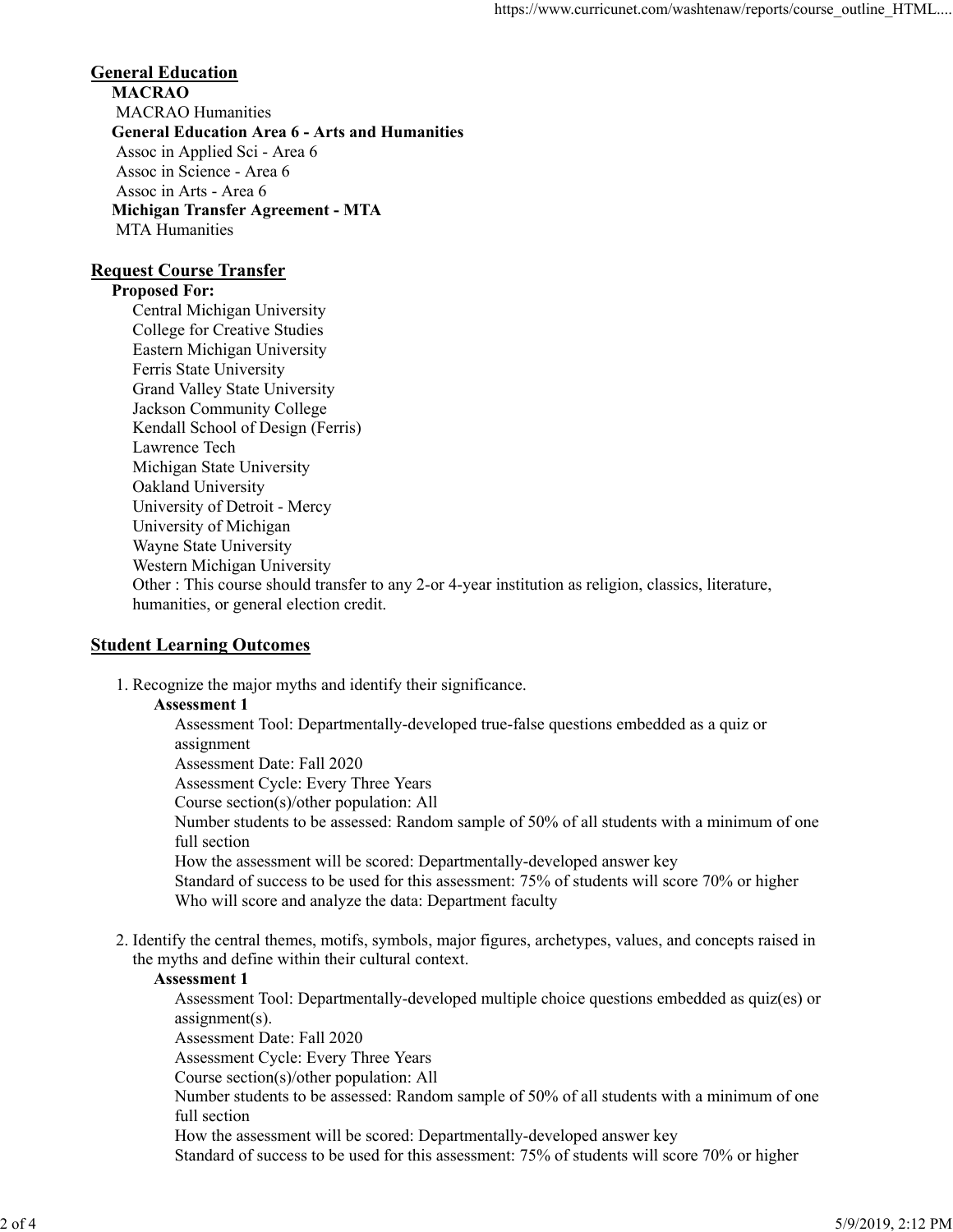Who will score and analyze the data: Department faculty

3. Critically analyze the similarities and differences between myths from different cultures by comparing themes, motifs, symbols, major figures, archetypes, values, and concepts.

#### **Assessment 1**

Assessment Tool: Departmentally-developed essay embedded as a quiz or an assignment Assessment Date: Fall 2020

Assessment Cycle: Every Three Years

Course section(s)/other population: All

Number students to be assessed: Random sample of 50% of all students with a minimum of one full section

How the assessment will be scored: Departmentally-developed rubric

Standard of success to be used for this assessment: 75% of students will score 70% or higher Who will score and analyze the data: Department faculty

#### **Course Objectives**

- 1. Define myth.
- 2. Identify the major myths.
- 3. Recognize the significance of the major myths.
- 4. Identify and describe the central themes, major figures, and concepts of the major myths.
- 5. Identify and describe the motifs, symbols, archetypes, and values within mythology.
- 6. Recognize and define mythological themes and concepts within their proper cultural context.
- 7. Identify how different cultures understand humanity, deity, creation, destruction, the afterlife, society, heroes, and the physical environment.
- 8. Compare how different cultures understand humanity, deity, creation, destruction, the afterlife, society, heroes, and the physical environment.
- 9. Interpret and analyze the similarities and differences between myths from different cultures.

#### **New Resources for Course**

A class set of clickers (Turning Point Technology) should be available upon request for participation and testing purposes.

#### **Course Textbooks/Resources**

Textbooks One chosen from variety of mythology text books.. Varies, Varies ed. Varies, 2018 Manuals Periodicals Software

#### **Equipment/Facilities**

Level III classroom **Testing Center** Computer workstations/lab **ITV TV/VCR** Data projector/computer Other: TurningPoint Technology. (Clickers).

| Reviewer                               | Action                  | Date         |
|----------------------------------------|-------------------------|--------------|
| <b>Faculty Preparer:</b>               |                         |              |
| Janel Baker                            | <b>Faculty Preparer</b> | Mar 19, 2018 |
| <b>Department Chair/Area Director:</b> |                         |              |
| <b>Allison Fournier</b>                | Recommend Approval      | Mar 20, 2018 |
| Dean:                                  |                         |              |
| Kristin Good                           | Recommend Approval      | Mar 21, 2018 |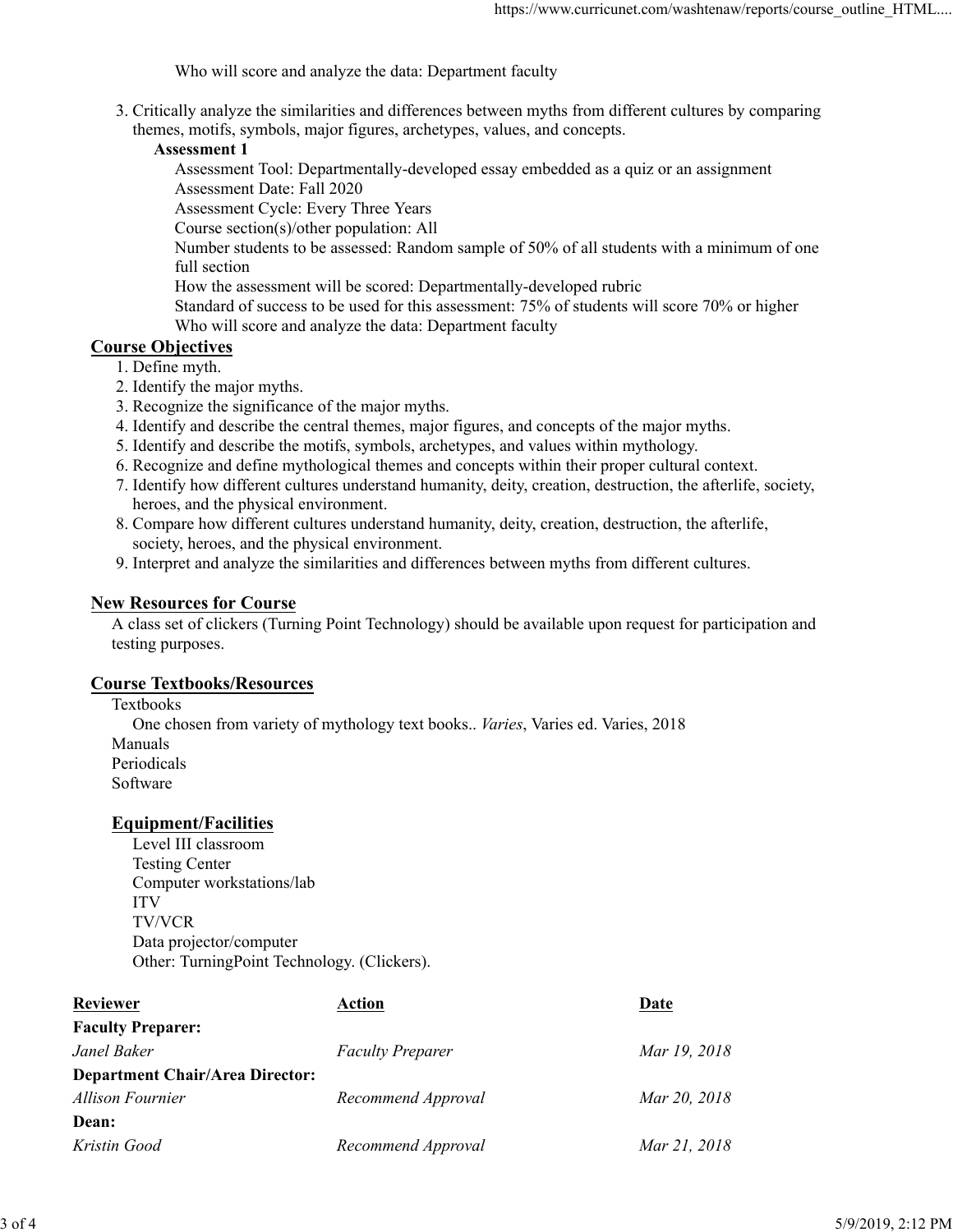| <b>Curriculum Committee Chair:</b>     |                    |              |
|----------------------------------------|--------------------|--------------|
| David Wooten                           | Recommend Approval | Apr 04, 2018 |
| <b>Assessment Committee Chair:</b>     |                    |              |
| Michelle Garey                         | Recommend Approval | Apr 10, 2018 |
| <b>Vice President for Instruction:</b> |                    |              |
| <b>Kimberly Hurns</b>                  | Approve            | Apr 13, 2018 |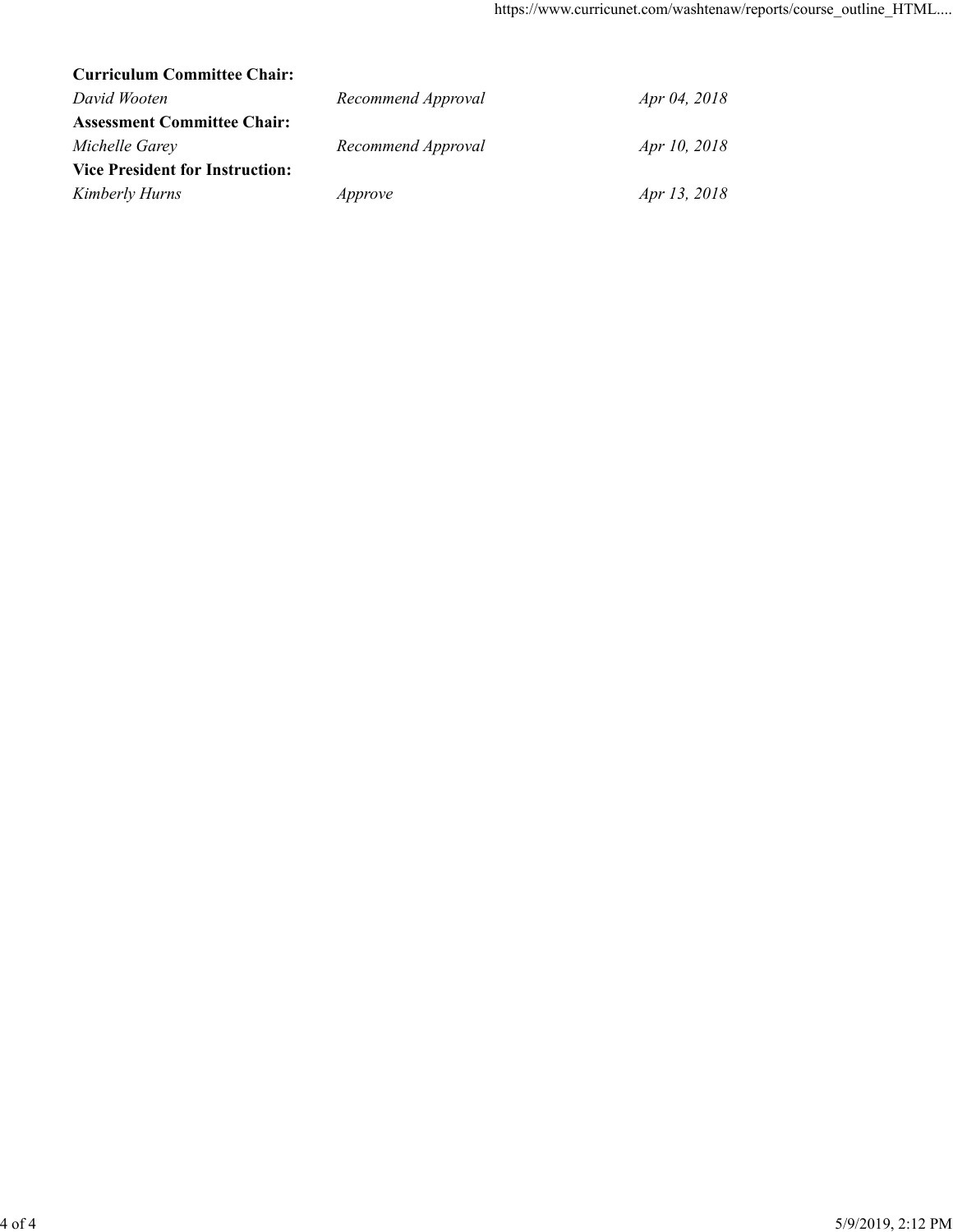# **Washtenaw Community College Comprehensive Report**

# **HUM 146 Mythology Effective Term: Fall 2019**

## **Course Cover**

**College:** Humanities, Social and Behavioral Sciences **Division:** Humanities, Language & the Arts **Department:** Humanities **Discipline:** Humanities (new) **Course Number:** 146 **Org Number:** 11400 **Full Course Title:** Mythology **Transcript Title:** Mythology **Is Consultation with other department(s) required:** No **Publish in the Following:** College Catalog , Time Schedule , Web Page **Reason for Submission:** Three Year Review / Assessment Report **Change Information: Consultation with all departments affected by this course is required. Course description Outcomes/Assessment Objectives/Evaluation**

**Rationale:** Course moved from Humanities Department to Humanities, Languages & the Arts Department effective Fall 2019.

#### **Proposed Start Semester:** Fall 2019

**Course Description:** This course will introduce, examine, and compare myths from around the world, focusing on myths that have significantly informed Western civilization. Myths are read as stories which communicate the culture's understanding of themselves, their gods and goddesses, their society, their values, and their physical environment. Cross-cultural comparison will be made on how core themes such as creation, destruction, deity, the afterlife, and heroes are understood. This course will cover classic Greek and Roman myths. Myths from three or more of the following other cultures will be covered as well: Egyptian, Mesopotamian, Celtic, Norse, African, or Medieval European.

#### **Course Credit Hours**

**Variable hours:** No **Credits:** 3 **Lecture Hours: Instructor:** 45 **Student:** 45 **Lab: Instructor:** 0 **Student:** 0 **Clinical: Instructor:** 0 **Student:** 0

**Total Contact Hours: Instructor:** 45 **Student:** 45 **Repeatable for Credit:** NO **Grading Methods:** Letter Grades Audit **Are lectures, labs, or clinicals offered as separate sections?:** NO (same sections)

## **College-Level Reading and Writing**

College-level Reading & Writing

## **College-Level Math**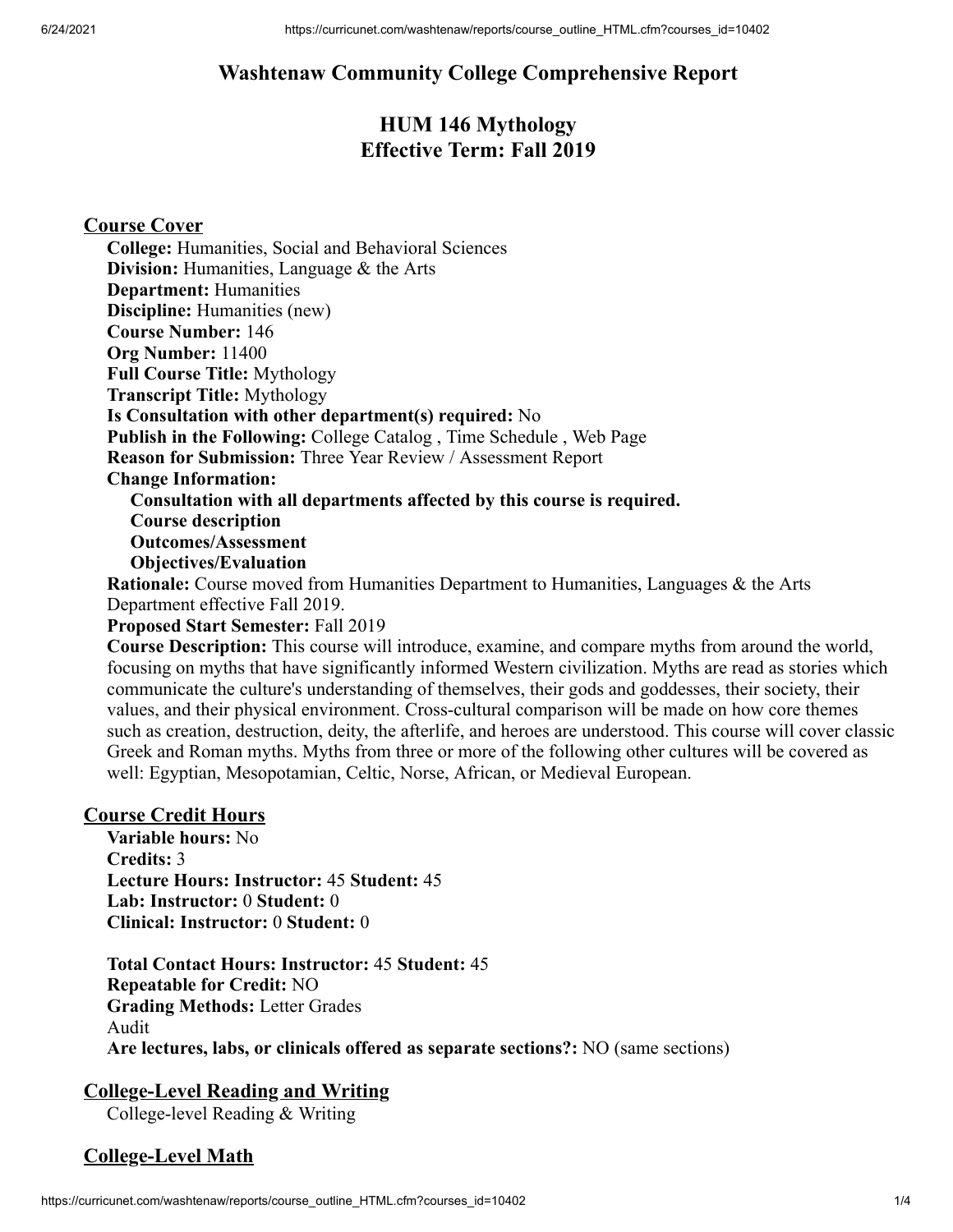#### **Requisites**

**Level II Prerequisite** Computer Literacy

# **General Education**

**MACRAO** MACRAO Humanities **General Education Area 6 - Arts and Humanities** Assoc in Applied Sci - Area 6 Assoc in Science - Area 6 Assoc in Arts - Area 6 **Michigan Transfer Agreement - MTA** MTA Humanities

#### **Request Course Transfer**

#### **Proposed For:**

Eastern Michigan University Ferris State University Grand Valley State University Jackson Community College Kendall School of Design (Ferris) Lawrence Tech Michigan State University Oakland University University of Detroit - Mercy University of Michigan Wayne State University Western Michigan University Other : This course should transfer to any 2-or 4-year institution as religion, classics, literature, humanities, or general election credit.

#### **Student Learning Outcomes**

1. Recognize the major myths and identify their significance.

#### **Assessment 1**

Assessment Tool: Departmentally-developed true-false questions embedded as a quiz or assignment

Assessment Date: Fall 2020

Assessment Cycle: Every Three Years

Course section(s)/other population: All

Number students to be assessed: Random sample of 50% of all students with a minimum of one full section

How the assessment will be scored: Departmentally-developed answer key

Standard of success to be used for this assessment: 75% of students will score 70% or higher Who will score and analyze the data: Department faculty

2. Identify the central themes, motifs, symbols, major figures, archetypes, values, and concepts raised in the myths and define within their cultural context.

#### **Assessment 1**

Assessment Tool: Departmentally-developed multiple choice questions embedded as quiz(es) or assignment(s).

Assessment Date: Fall 2020

Assessment Cycle: Every Three Years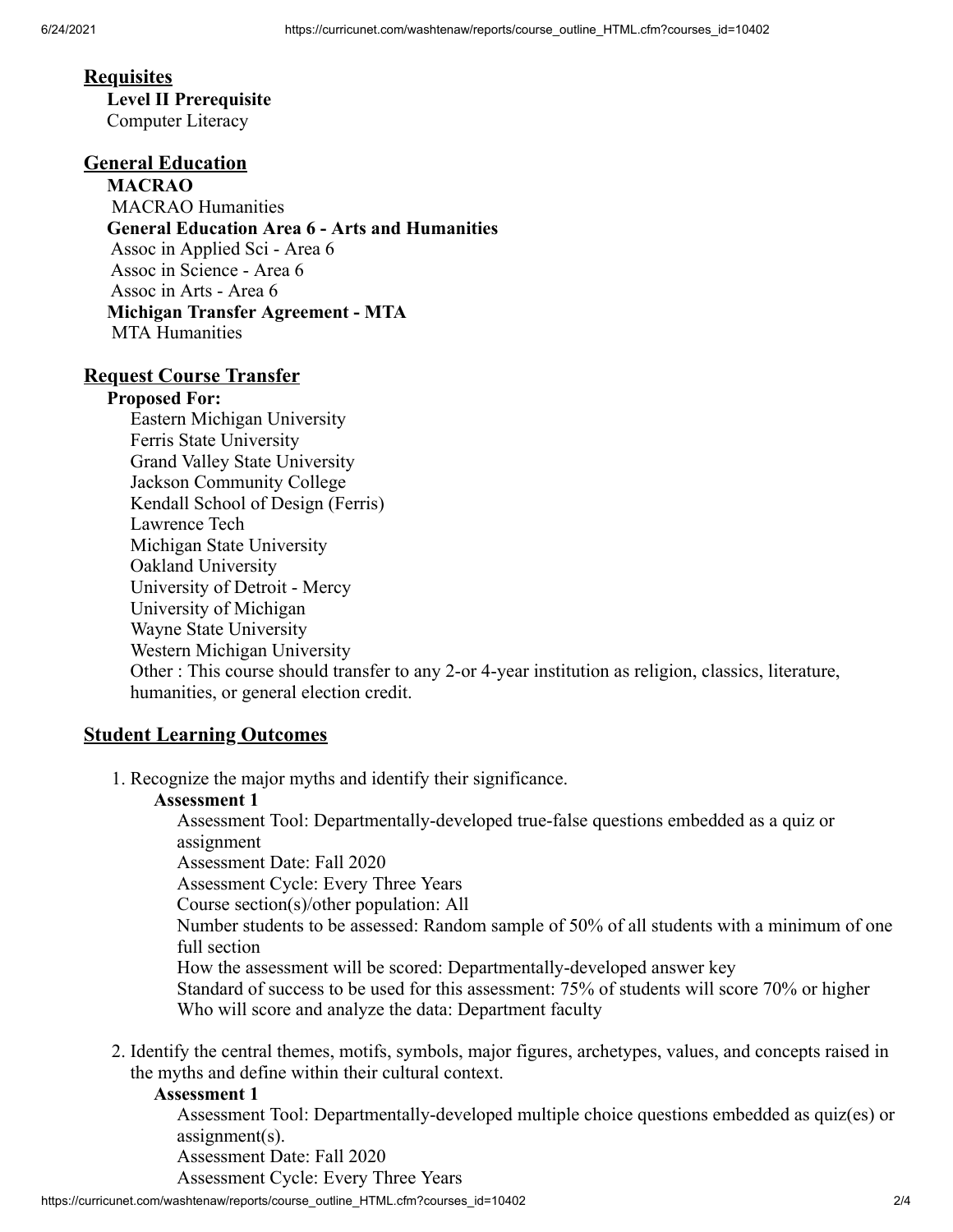Course section(s)/other population: All

Number students to be assessed: Random sample of 50% of all students with a minimum of one full section

How the assessment will be scored: Departmentally-developed answer key

Standard of success to be used for this assessment: 75% of students will score 70% or higher Who will score and analyze the data: Department faculty

3. Critically analyze the similarities and differences between myths from different cultures by comparing themes, motifs, symbols, major figures, archetypes, values, and concepts.

### **Assessment 1**

Assessment Tool: Departmentally-developed essay embedded as a quiz or an assignment Assessment Date: Fall 2020

Assessment Cycle: Every Three Years

Course section(s)/other population: All

Number students to be assessed: Random sample of 50% of all students with a minimum of one full section

How the assessment will be scored: Departmentally-developed rubric

Standard of success to be used for this assessment: 75% of students will score 70% or higher Who will score and analyze the data: Department faculty

# **Course Objectives**

- 1. Define myth.
- 2. Identify the major myths.
- 3. Recognize the significance of the major myths.
- 4. Identify and describe the central themes, major figures, and concepts of the major myths.
- 5. Identify and describe the motifs, symbols, archetypes, and values within mythology.
- 6. Recognize and define mythological themes and concepts within their proper cultural context.
- 7. Identify how different cultures understand humanity, deity, creation, destruction, the afterlife, society, heroes, and the physical environment.
- 8. Compare how different cultures understand humanity, deity, creation, destruction, the afterlife, society, heroes, and the physical environment.
- 9. Interpret and analyze the similarities and differences between myths from different cultures.

# **New Resources for Course**

A class set of clickers (Turning Point Technology) should be available upon request for participation and testing purposes.

# **Course Textbooks/Resources**

Textbooks

One chosen from variety of mythology text books.. *Varies*, Varies ed. Varies, 2018 Manuals Periodicals Software

# **Equipment/Facilities**

Level III classroom Testing Center Computer workstations/lab ITV TV/VCR Data projector/computer Other: TurningPoint Technology. (Clickers).